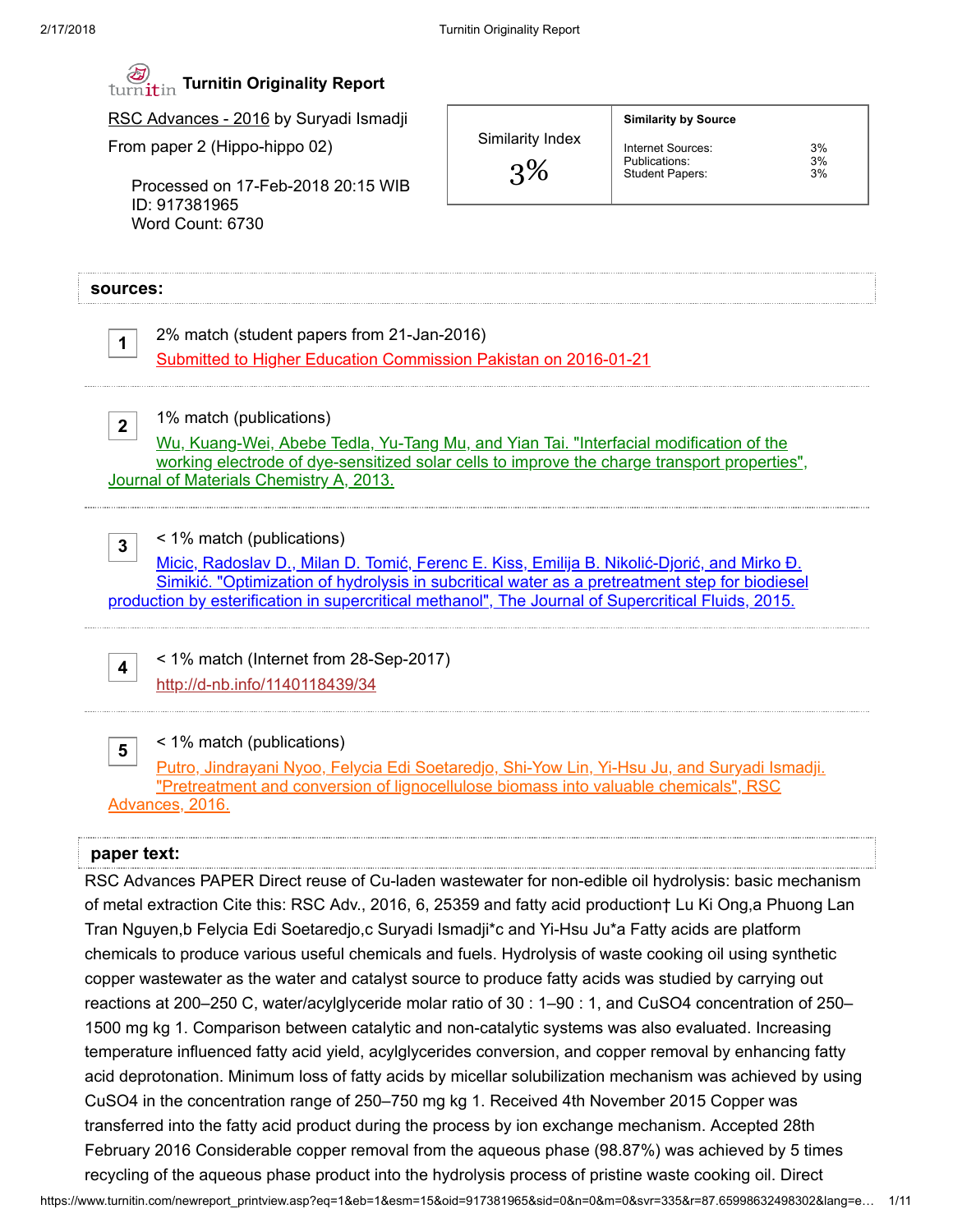utilization of DOI: 10.1039/c5ra23153a copper-containing wastewater for industrial processes such as oil hydrolysis offers a potential symbiotic www.rsc.org/advances approach in industrial wastewater management and production of valuable chemicals. 1. Introduction Fatty acids (FAs) are an important raw material for producing products such as soap, detergents, lubricants, and biodiesel. FAs can be seen as green chemicals due to their renewability and the fact that they possess various economic and ecological advantages. FAs are derived from the hydrolysis of triglycerides, which are the major component in oils. In hydrolysis reaction, excessive water is o?en introduced to force the equilibrium towards FA formation. Formation of FAs is more favored, for instance, in two-step biodiesel production due to its lowering effect on the esteri?cation reaction temperature and time, by improving its miscibility with the alcohol precursor.1 Industrial oil splitting is carried out in either catalytic or non-catalytic hydrolysis process. The non-catalytic approach utilizes high pressure steam or water at high temperature. Water at those conditions possesses low dielectric constant and high self-dissociation constant so that high water-in-oil solu- bility can be attained,2 self-catalysis mechanism of available FAs aDepartment

2[of Chemical Engineering, National Taiwan University of Science and](javascript:openDSC(48215829, 37, ) Technology, 43, Keelung Rd., Sec. 4, Taipei 10607, Taiwan. E-mail: yhju @mail. ntust.edu.tw; Fax: +886 2 2737 6644; Tel: +886 2 2737

6612 bDepartment of Mechanical Engineering, Can Tho University, 3-2 Street, Can Tho City, Vietnam cDepartment of

# 5Chemical Engineering, Widya Mandala Surabaya Catholic University, [Kalijudan 37, Surabaya, Indonesia. E-mail: suryadiismadji@yahoo.com](javascript:openDSC(58489679, 37, )

† Electronic supplementary information (ESI) available. See DOI: 10.1039/c5ra23153a can be induced,3 and reaction can be accelerated.4 An example of this approach is the continuous countercurrent fat splitting process called Colgate-Emery process (260 C, 50 bar), which is used most extensively for triglyceride hydrolysis.5 Catalyst may lower down oil hydrolysis temperature by reducing activation energy and promoting easier water diffusion into oil phase.6,7 Catalyst employed in oil hydrolysis reaction may be acid, base, transition metal, or enzyme.5,8 Compared to catalytic approach, non-catalytic approach has shortcomings such as excessive energy requirement, expensive thick and corrosion-resistant reactor, and greater risk of side reactions to be occurred, such as isomerization, oxidation, dehydration, polymerization and interesteri?cation.4,9 However, there are yet inherent problems associated with catalytic process such as the frequent make-up for unrecoverable catalyst and regeneration of catalyst activity.10 Long reaction time and the need of surfactant and/or organic solvent are particular problems related to enzymatic process.9 These problems increase produc- tion cost and impede the implementation of catalytic hydrolysis process in industry. Straightforward strategy to overcome this cost issue is to use an abundant and cheap catalyst. Acid or base seems to be an appropriate option. However, the use of acid/base as catalyst generates sludge, soap by-product, and hard waste- water in the down-stream of oil splitting process. The employment of low-quality and inexpensive feedstock to replace expensive re?ned oils has been found to be crucial in order to minimize biodiesel production cost, where the cost of feedstock comprises more than 70– 95% of the total expenditure.11 The use of non-edible fatty waste material that two to three times cheaper than re?ned vegetable oil, such as waste cooking oil, is attractive for minimizing the total cost. Moreover,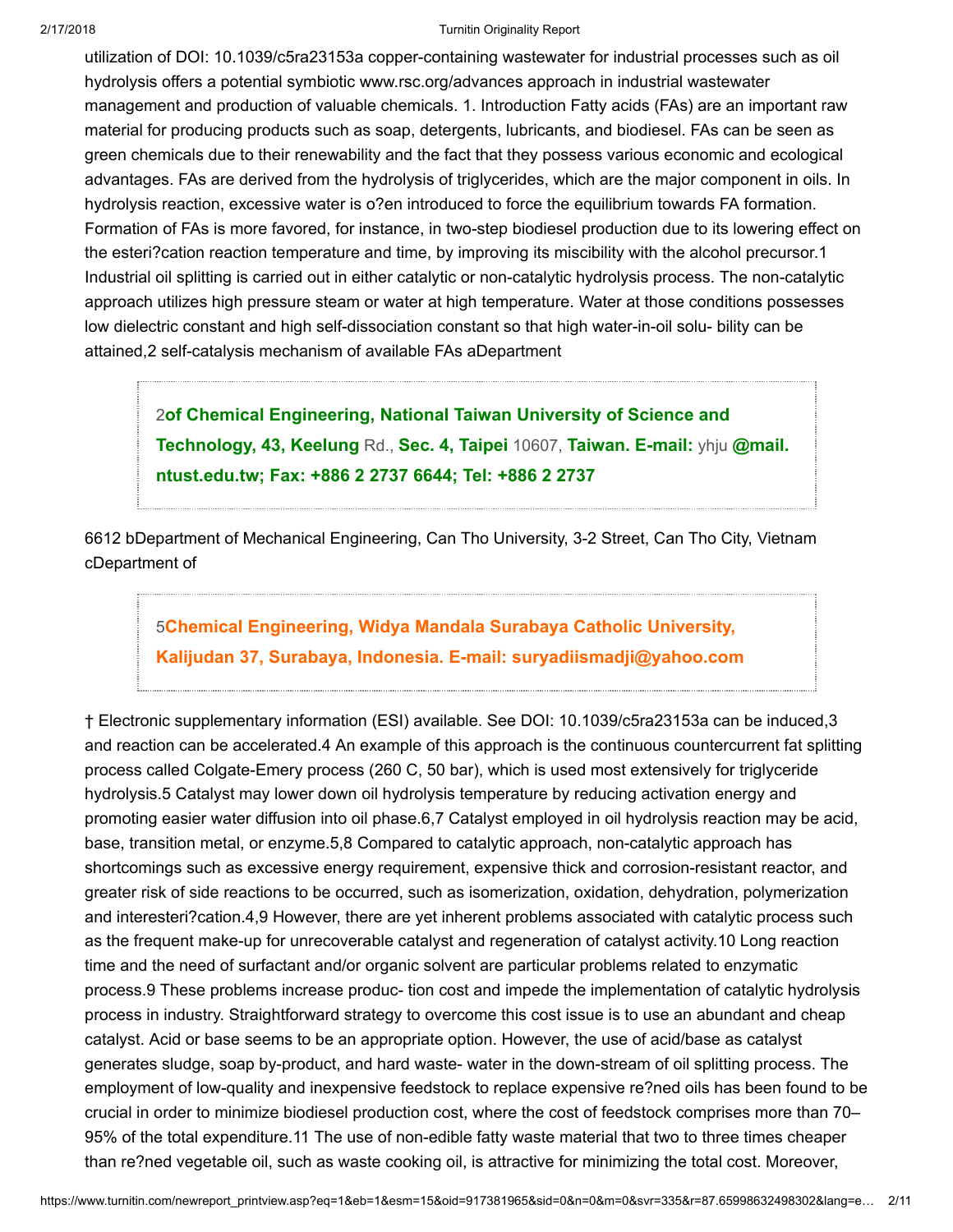utilization of waste cooking oil as an oil feedstock for petroleum diesel alternative accommodates its disposal issue that increase proportionally with the continued growth of the human pop- ulation in a more sustainable and environmental-friendly way.12 Meanwhile, rapid development and expansion of industries together with increasing global population raise a concern on the available fresh water reserves to meet all current and future demands. In response to this issue, wastewater reuse has the potential to satisfy urban, non-food agricultural, and industrial needs with less energy and cost compared to conventional waste- water treatment. Among various types of wastewater, heavy metal containing wastewaters have more limited scope for direct reuse than organic wastewater due to their toxicity, bio-accumulating, and nonbiodegradable nature.13,14 Heavy metal containing waste- waters are generated from various industries such as metal plating industry,15,16 printed circuit board manufacturing,17 and semi- conductor industry.18 Among heavy metals, copper o?en appears in wastewater as the major metal ion. Some conventional physico- chemical technologies exist for the removal of such metals such as ?ltration, chemical precipitation, ion exchange, adsorption, elec- trochemical deposition and membrane process.13 Although viewed as necessary, all these methods are generally expensive in terms of capital cost and material regeneration.19,20 On the other hand, copper is classi?ed as one of transition metals, which are known as catalyst in oleochemical processing.21,22 Therefore, direct reuse of wastewater laden with copper to hydrolyze non-edible oil feed- stock, such as waste cooking oil may offer a more bene?cial and greener solution in waste management and supply the large amount of water required in oil splitting process. In this study, synthetic wastewater containing copper sulfate was used as a prototype model to investigate the potency and the basic reaction mechanism of industrial copper containing wastewater as the catalyst and water source for waste cooking oil hydrolysis. The effects of temperature, time, and concentration of copper in synthetic wastewater on FA yield were systemati- cally studied in reference with the proposed reaction mecha- nism of copper soap formation and its catalytic mechanism on the oil hydrolysis reaction. The metal content of the hydrolyzed oil was determined and discussed. (FFA) content analysis and quanti?cation of acylglycerides. Detailed analysis procedure can be found elsewhere.23 All chemicals used were reagent grade, including KOH (85% purity, Across Organics, USA), anhydrous CuSO4 (97% purity, Shimakyu, Japan), concentrated HCl (37% purity, Across Organics, USA), ethanol (95%, Echo Chemical, Taiwan). Anhy- drous oxalic acid (\$99% purity, Kokusan Chemical Co. Ltd., Japan) was used to standardize KOH solution. Indicator for titration analysis was phenolphthalein (Sigma Aldrich, USA). CuSO4 stock

# 4[solution with a concentration of](javascript:openDSC(2113172620, 2909, ) 25 000 mg kg 1 was

made and stored in a dark bottle at room temperature for later use. Analytical reagent grade HNO3 (90%, May and Baker, UK) was diluted to 10% (v/v) with deionized water for trace metal analysis. A standard solution containing Cu, Fe, Mg, Ca, Na, and K (solution IV, 1000 mg L 1, Merck Chemicals, USA) as well as one containing Pb and As (solution IX, 100 mg L 1, Merck Chemicals, USA) were used for the preparation of cali- bration curves. 2.2. Hydrolysis of WCO A certain amount of oil and synthetic wastewater containing CuSO4 with a concentration of 500 mg CuSO4 kg 1 solution was put into a batch reactor. The molar ratio of oil to water was 1 : 30. The reactor consists of a 190 mL glass chamber, a 316-grade stainless steel autoclave, a K-type thermocouple, a PID temperature controller, a pressure gauge, a magnetic stirrer, and an external electric heater (Fig. S1†). A?er closing the reactor tightly, oxygen was purged by nitrogen. The reactor was then heated to the desired temperature and held for a predetermined time under stirring. At the end of reac- tion time, the reactor was rapidly cooled to room temperature and the collected product was washed with warm water to remove glycerol. The washing ?ltrate was separated gravita- tionally in a separation funnel and the top layer was weigh- ed and analyzed to obtain acid value (AV), saponi?cation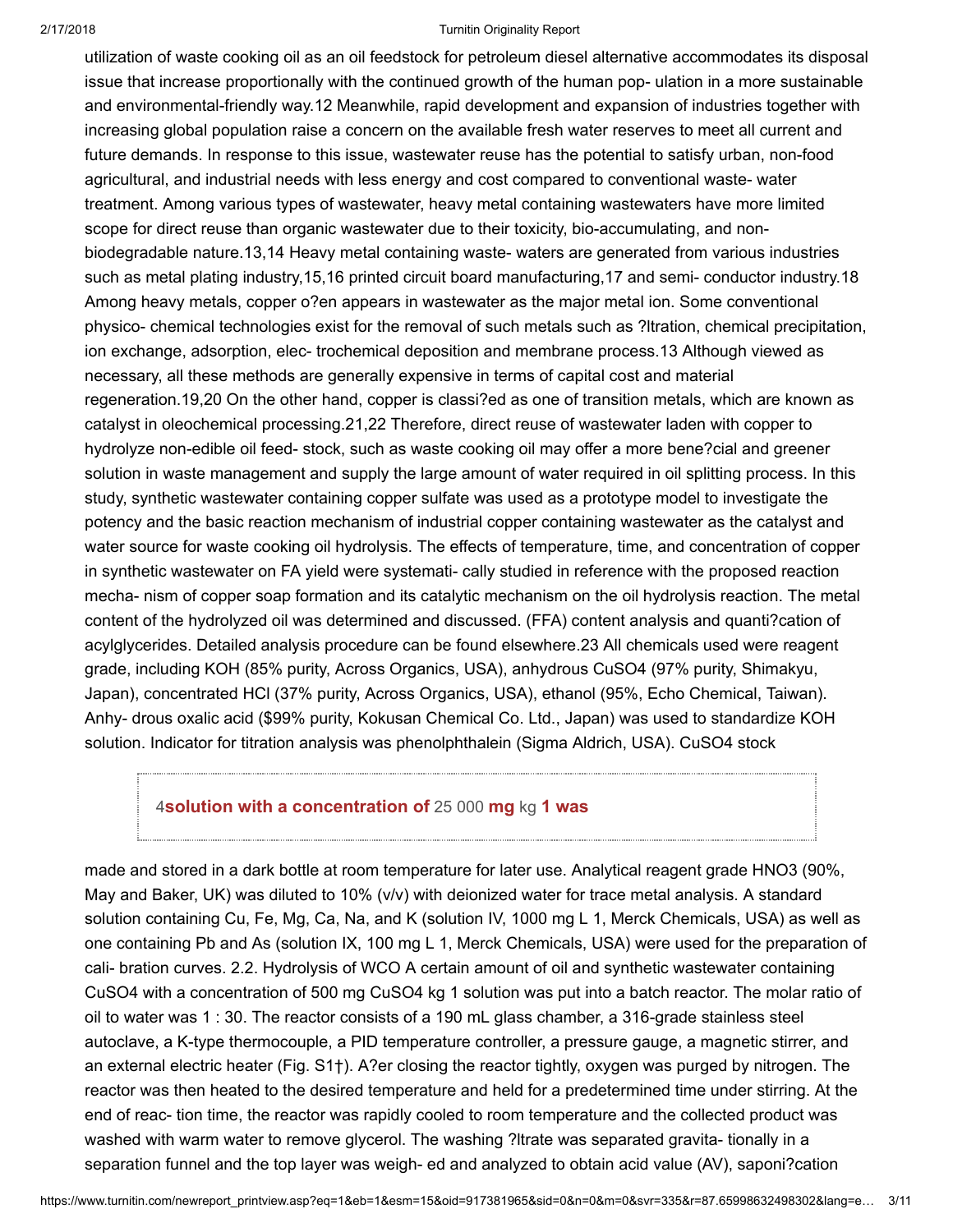value (SV), ester value (EV) and metal content. All experi- ments were conducted in duplicate. The FA yield and acyl- glycerides conversion were calculated by using the following equations: FA yieldð%Þ ¼ AVoil product ðmg KOH=g oilÞ m oil product ðgÞ AVoil feed ðmg KOH=g oilÞ oil feedðgÞ m ðSV AVÞoil feedðmg KOH=g oilÞ moil feedðgÞ 100% (1) 2. Experimental 2.1. Chemicals Waste cooking oil (WCO) was obtained from a local restau- rant in Taipei, Taiwan. The collected oil was stored in a dark bottle and used without any pretreatment. Gas chromatog- raphy (Shimadzu GC-2014) equipped with a ZB-5HT column (15 m 0.32 mm 0.1 mm) was employed for free fatty acid Acylglycerides conversionð%Þ ¼ 100% EVoil product ðmg KOH=g oilÞ moil productðgÞ EVoil feedðmg KOH=g oilÞ oil feedðgÞ m (2) Control experiments were performed by replacing CuSO4 solution with a very dilute H2SO4 solution in the water with the same pH as that of the copper solution (pH 5.0).

3Water to [acylglyceride](javascript:openDSC(57241409, 37, ) molar ratio was varied from 30 : 1 to 90 : 1 by changing the amount of

copper

## 4[solution with a concentration of](javascript:openDSC(2113172620, 2909, ) 500 mg CuSO4 kg 1 solution. The

effect of copper concentration was evaluated by varying copper concentration (250–1500 mg CuSO4 kg 1 solution), while keeping the molar ratio of water to acylglyceride at 30 : 1. Reactions were performed at 225 C for 8 h and the oil product was then processed in the same manner as described previously. Non-catalytic hydrolysis of WCO was carried out by replacing copper solution with deionized water. All other parameters used were the same as the catalytic process. magnetic stirring. The mixture was le? to separate into oil and water layers and cooled to solidify the oil layer. Solid fat was ? Itered out by using a 5 mm ? Iter paper (Advantec Grade no. 2) and the acid solution was collected for inductively coupled plasma (ICP) analysis. Removal of copper (%) can be expressed as the number of Cu2+ transferred into oil phase per total Cu2+ introduced into the reaction system as shown in the following equation: Cu removalð%Þ  $\frac{1}{4}$  Cuoil productðmg kg 1Þ moil product ðkgÞ Cuoil feedðmg kg 1Þ oil feedðkgÞ m 100%: (6) CCuSO4 solutionðmg kg 1Þ mCuSO4 solutionðkgÞ MWCuSO4 MWCu 2.3. Oil analysis where Cuoil product, Cuoil feed, moil product, and moil feed are FA content in WCO and hydrolyzed oil was determined as acid copper concentration in oil product, copper concentration in value (AV) by using the titration method described in ASTM oil feed, mass of oil hydrolysis product and mass of oil feed D1980-87. Each sample was titrated with standardized KOH (0.5 (WCO), respectively. CCuSO4 is the concentration of copper N). The amount of KOH used in titration was translated into AV solution used, while mCuSO4 solution is the mass of copper using eqn (3). solution feed. Conversion of CuSO4 concentration into VKOHðmLÞ NKOH 56:1 atomic Cu was done by using the ratio of molecular weight AVðmg KOH=g oilÞ ¼ wt of sampleðgÞ ; (3) (MW) of Cu and CuSO4. where VKOH and NKOH are the volume and normality of KOH solution used to titrate the samples, respectively. 3. Results and discussion Saponi?cation value (SV) was acquired by the titration 3.1. Effects of temperature and time on hydrolysis of WCO method according to ASTM D5558-95. Sample and blank were WCO used in this study comprised of 84.03% triglycerides, titrated against standardized HCl solution (0.5 N) in the pres- 9.28% diglycerides, 0.29% monoglycerides, and 6.30% FFAs. ence of phenolphthalein indicator until the pink color dis- appeared. SV was calculated according to eqn (4). Initial FFA content of WCO obtained from acid value titration technique was relatively similar from the GC result (i.e., 12.35 SVðmg KOH=g oilÞ ¼ 0.69 mg KOH/g oil equivalent to 6.21 0.35% as oleic acid). This similarity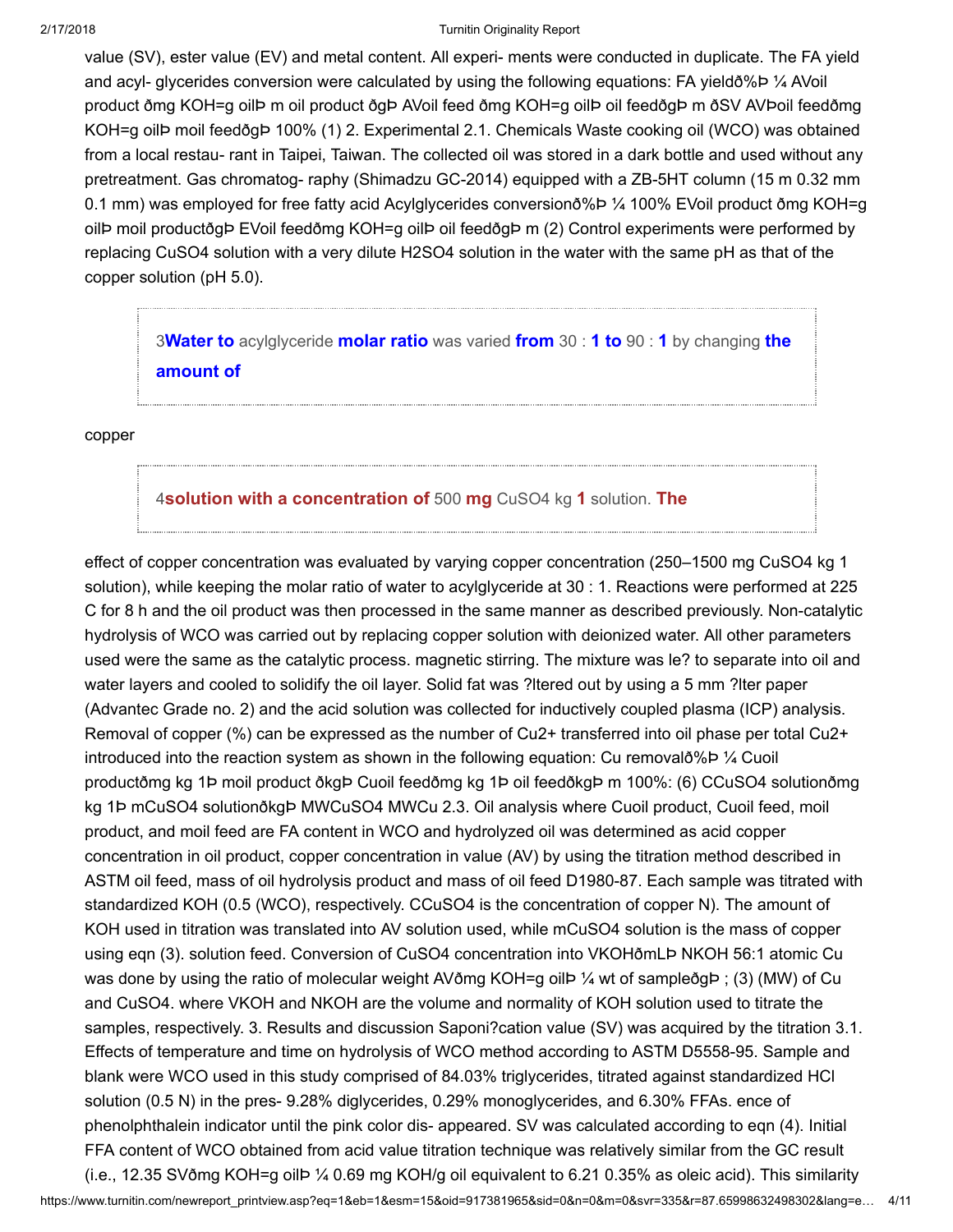was observed also in the previous study.25 VHCl of blank sampleð mLP NHClð NP 56:1; (4) Therefore, titration method was used in this study due to its wt of sampleðgÞ accuracy and absence of damage risk to GC column by metal where VHCl and NHCl are the volume and normality of HCl deposition. solution used to titrate the samples, respectively. Temperature played an important role in the endothermic Total acylglyceride was estimated in terms of ester value (EV), hydrolysis of WCO. Increasing temperature drove FA yield and which is the difference between SV and AV. Average molecular glycerides conversion faster towards equilibrium and increased weight (MWav) of acylglyceride in WCO was obtained using eqn Cu removal (Fig. 1). Above 225 C, temperature had negligible (5). effects on FA yield, acylglycerides conversion and Cu removal. Hence, 225 C was selected as the temperature for evaluating MWav ¼ 1000 56:1 3 EVoil feedðmg KOH=g oilÞ ; (5) the effect of the amount and concentration of synthetic wastewater. where EVoil feed is the ester value of WCO that used as reaction All reactions reached equilibrium in about 8 h, judging from feed of this study. unchanging FFA yield, acylglycerides conversion, and AV (Fig. 1 and S2†). From Fig. 1A and B, hydrolysis reaction resulted in the 2.4. Analysis of metal content in oil same values for FA yield and acylglycerides conversion at equilibrium (also equilibrium AV in Fig. S2†) regardless of Metal in the oil phase was extracted using the slightly reaction temperature due to the same amount of water used, modi? ed method of Leonardis, et al.24 Typically, 20 mL of which was also con?rmed by Sturzenegger and Sturm.26 The 10% (v/v) HNO3 was added to 5 g of oil sample and the same water to acylglyceride molar ratio (30 : 1) used in the mixture was placed in a water bath at 60 C for 4 h under reactions implies that free glycerol was distributed between oil and aqueous phases to the same extent, which resulted in the Fig. 1 Percentage of (A) FA yield, (B) acylglycerides conversion, and (C) copper removal of hydrolysis reaction at (-) 200 C, (C) 225 C, and (:) 250 C with control experiment points in open symbols (water to acylglycerides molar ratio of 30 : 1 and CuSO4 concentration of 500 mg kg 1). same incomplete degree of hydrolysis (around 80%) in all reaction temperatures.2 It is worthwhile to notice that no induction period was observed in this study. Previous studies reported that by using high reaction temperature of 260–280 C (ref. 2 and 27) and initial FFA content of 10–20 wt%,3,8 sufficient water can be supplied into oil phase by means of better water–oil miscibility to diminish induction period in oil hydrolysis. Since the temperature and initial FFA content of WCO used in this study are lower than the minimum required values stated above, it seems that a small amount of hydrophobic copper soap in the oil phase increased the solubility of water into the oil by the formation of unstable water-in-oil emulsion.28 Although recog- nized as unstable emulsion, agitation during the process may help the emulsion to be re-stabilized. In control experiments, catalysis of H+ from added H2SO4 accelerated FA formation that caused induction period to be reduced to about 30 min at 200 C and 15 min at 225 C (Fig. 1). The mechanism shown in Fig. S3† explains how the reaction was facilitated in the presence of copper. Copper acted domi- nantly as Lewis acid, which was veri?ed by comparably high FA yield in the copper catalyzed system and the control experi- ments. Direct copper soap catalysis mechanism provided small augmentation to Cu catalytic performance in the oil phase. Liberation of proton in the cation exchange between Cu2+ and fatty acids gave acidic ?nal aqueous solution with pH of 2.2–3.0. No copper soap was formed in the control experiments, thus Cu removal percentages in the control experiments were zero. Catalytic activity of metallic soaps, particularly copper soap in the oil hydrolysis process was highlighted also in the some patents.29,30 It is worth to noting that the amount of fatty acid produced during the reaction increased signi?cantly with the increase of copper removal as shown in Fig. 1A and C. This again proves that the role of copper soap as catalyst in the fatty acid production. The effect of temperature on copper removal can be easily understood from the proposed reaction between Cu2+ and deprotonated FA to produce hydrophobic metallic soap (Fig. S3†). As temperature increases, water possesses relatively low dielectric constant (3) and larger self-ionization constant (Kw), which facilitates oil–water miscibility and FA dissociation. Fig. S4† shows 3 and log(Kw) of water as function of temper- ature and pressure. The increasing FA deprotonation and enhanced oil–water miscibility promotes more reaction between Cu2+ and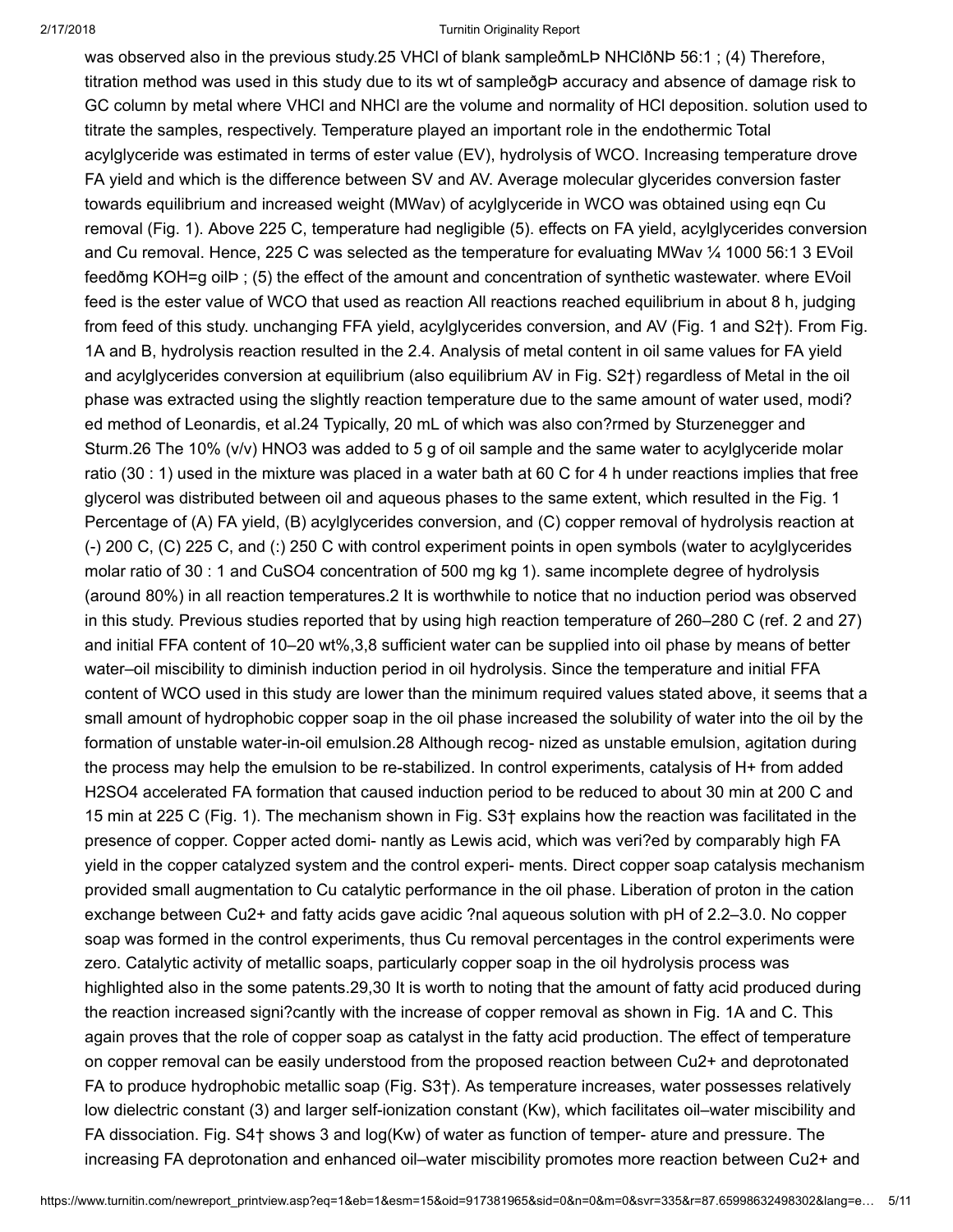FAs. Fig. 1C depicts that accelerating effect of temperature towards Cu–FA equilibrium, which intensi?ed at higher temperature. As shown in Fig. S4, † Kw approaches constant with nearly the same low 3 at 225 C, which explains why this is the optimum temperature in affecting FA yield, conversion, and Cu removal. The indication of control system to catch up the catalytic performance of copper catalyzed system at 225 C and higher can be explained by the same reason. Table 1 Effect of copper solution amount on FA yield, acylglycerides conversion, Cu in the oil and Cu removal (CuSO4 concentration: 500 mg kg 1, T ¼ 225 C, t ¼ 8 h) Water/acylglycerides FA yield Acylglycerides conversion Cu in the oil Cu removal molar ratio (%) (%) (mg kg 1 oil) (%) 30 : 1 77.61 60 : 1 82.04 90 : 1 77.99 83.02 72.23 93.65 209.67 94.25 260.73 0.72 51.82 1.14 78.63 3.52 65.66 3.2. Effects of amount and concentration of copper solution on hydrolysis of WCO As suggested by the reaction mechanism of copper soap formation in Fig. S3,† copper ion quantity affects the amount of FAs in the product. Hence, appropriate amount of wastewater with a certain copper concentration should be carefully selected. In this study, CuSO4 concentrations from 250 to 1500 ppm were evaluated as the model of real industrial Cu-laden wastewater.16,17 Table 1 and Fig. 2 show the effect of amount of copper solution and copper concentration, respectively, on hydrolysis of WCO. As water to acylglyceride molar ratio was Fig. 2 Effect of copper solution concentration on (A) FA yield and acyl- glycerides conversion; (B) Cu removal and concentration of Cu in oil (water to acylglycerides molar ratio  $\frac{1}{4}$  30 : 1, T  $\frac{1}{4}$ 225 C, t ¼ 8 h) with fitting result of Cu removalð%Þ ¼ ð3067:8:49255

þCCuuSOSO44coconncecenntrtartaiotionnÞ (R2 ¼ 0.966). increased from 30 : 1 to 60 : 1, acylglycerides conversion increased from 83.02% to 93.65% (Table 1). This was caused by the diffusion of glycerol out from the oil phase by excessive water, which shi?ed equilibrium towards product forma- tion.26,27,31 Although there was an improvement in acylglycerides conversion (10.63%) as water to acylglyceride molar was increased from 30 : 1 to 60 : 1, FA yield only increased 4.43%. In fact, as water to acylglyceride molar ratio was increased to 90 : 1, FA yield decreased to approximately the same value as that obtained at 30 : 1. The decrease in FA yield at increasing water feed was due to more Cu2+ involved in the reaction system, which consumed more FAs to generate copper soap as shown in the increase of copper amount in the oil phase (Table 1). A sudden drop in copper removal at a water to acylglyceride molar ratio of 90 : 1 (Table 1) may be explained by the mixing behavior. To certain extent, adding water can improve mixing by creating less viscous oil–water mixture. However, more water tends to make low-density oil ?oating on the surface during mixing. The non-uniform mixture of oil and aqueous phase may result in less metal extraction by the proposed mechanism and may explain the diffusion limitation in glycerol extraction. Reactor loading affects mixing pro?le, hence reactor performance. Table S1† shows that oil loading had little effects on FA yield and conversion. Nevertheless, mixing worsened at higher oil loading, as indicated by lower Cu content in oil and Cu removal, particularly at a water to acylglyceride molar ratio of 60 : 1. This was evident from an observation of oil ?oating away from the stirring bar at large oil loading while keeping ?xed total reactants mass. At a water to acylglyceride molar ratio of 90 : 1, the effect of oil loading was less pronounced since water was in large excess for both oil loading studied (27.49 g and 48.12 g). Increasing CuSO4 concentration had insigni?cant effect on the increase of acylglycerides conversion as expected, since catalyst can only accelerate the reaction without affecting equilibrium yield. The slight increase in acylglycerides conver- sion at high CuSO4 concentration (1250 and 1500 mg kg 1) in Fig. 2A may be due to the additional Cu2+ that reacted with FAs that shi?ed the equilibrium to acylglycerides conversion. Formation of more copper soap that yielded more driving force for copper diffusion into oil phase is evident from the rise of Cu content in oil and Cu removal in Fig. 2B. While Cu concentration in the oil product increased linearly with the linear increase of CuSO4 concentration, Cu removal increases in hyperbolic trend similar to that of Michaelis– Menten kinetic pro?le. That similarity can be traced through the analogy between the formation of copper soap and Michaelis–Menten assumption of limited substrate and excessive enzyme. Removal of copper began in aqueous phase, where a limited portion of FAs was dissolved in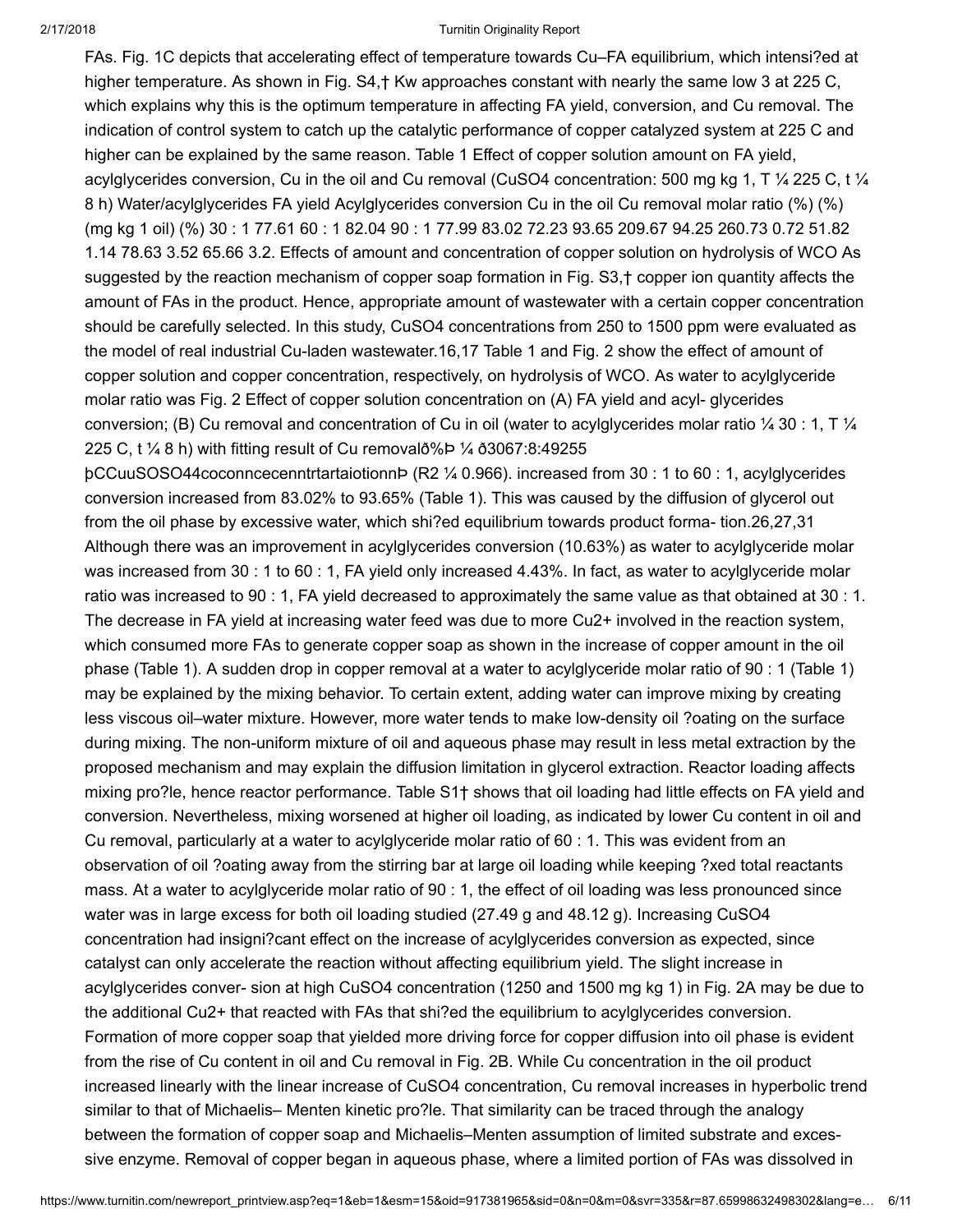subcritical water.8 Reaction then proceeded between Cu2+ and water-soluble FAs as described in Fig. S3.† Copper soap was then transferred from aqueous phase into oil phase because of its hydrophobicity. Increasing copper concentration triggered competition between Cu2+ ions to react with ?nite amount of FAs in aqueous phase. At certain point, addition of copper only slightly increased the removal percentage due to Cu–FA reaction equilibrium. A sudden drop in FA yield at 1000 mg kg 1 suggests micellar solubilization of FAs by copper soap that remained in aqueous phase. Although copper soap is insoluble in water, its existence in aqueous phase a?er reaction was probably stabilized by the extracted glycerol and small amounts of emulsi?er (mono- glycerides and diglycerides) existed in the aqueous phase. A series of slightly turbid solution that become more yellowish (Fig. S5†) shows micellar solubilization enhancement of FAs with increasing CuSO4 concentration. 3.3. Comparison of catalytic and non-catalytic hydrolysis of WCO Autocatalysis by FFAs in oil feedstock is known to accelerate oil hydrolysis in sub- or supercritical water by utilizing H+ from the dissociation of FAs. Despite the fact of acid catalysis mecha- nism, autocatalysis system is o?en named as non-catalytic because of the absence of externally added catalyst, which is CuSO4 in this study. As shown in Table S2,† FA yield and acyl- glycerides conversion of non-catalytic system are lower than that of the catalytic system at temperatures below 250 C. The presence of copper resulted in higher reaction rate and water-in- oil solubility than those without copper. Lower water solubility in the absence of copper soap was characterized by the induc- tion period in the non-catalytic system (Fig. 3). From the same Fig. 3 Acid value–time profile of Cu-catalyzed and non-catalyzed waste cooking oil hydrolysis reactions with respect to control system (dilute H2SO4, pH 5.0) at 225 C (water to acylglycerides molar ratio ¼ 30 : 1). graph, the control system showed a very small induction period (#15 min) due to the catalytic role of H+ from a small amount of added H2SO4, which was enhanced in subcritical water condition. Equal FA yield and acylglycerides conversion between cata- lytic and non-catalytic systems at 250 C indicates the remark- able effect of autocatalysis mechanism. Application of high temperature (250 C and higher) to induce autocatalysis of FFA was also observed in previous studies.3,32,33 Since both systems worked at the same temperature and pressure, there is likeli- hood that autocatalysis scheme also occurred in the catalytic system. At 250 C and reacted for 6 h, about the same FA yield and acylglycerides conversion was obtained in both catalytic and non-catalytic systems, which reveals that non-catalytic system has slower reaction rate at lower temperature. A close look at Table S2† reveals that there are discrepancies between FA yield and acylglycerides conversion in either cata- lytic or non-catalytic system. The difference between FA yield and conversion may be caused by the loss of FAs either from being extracted into aqueous phase during reaction and/or from washing of oil product. An almost constant difference between FA yield and acylglycerides conversion (5–7%) for catalytic, non- catalytic, and control systems denotes minimum FA loss in the catalytic system and leads to stronger conviction that diglycer- ides and monoglycerides are responsible for the loss. Holliday et al. (1997) also reported FA loss in the form of emulsion in their study on the subcritical water hydrolysis of vegetable oils. Based on the current data, mass balance of fatty acid can be built and analyzed to evaluate speci?c FA loss as the result of copper soap formation in this study. Evaluation by the mass balance of copper ion with the aqueous phase as the boundary system was not performed since the amount of each copper species (i.e., free copper ion and copper soap in aqueous phase) cannot be speci?ed. FA mass balance with oil phase as the boundary system can be written as follows: dFA dt ¼ FAinput FAoutput þ FAgeneration FAdegeneration (7) dFA dt ¼ FAinitial FAfinal þ FAloss to aqueous phase þ FAfrom acylglycerides FAreacted with Cu (8) when the reaction achieved equilibrium, the equation can be simpli?ed to: 0  $\frac{1}{4}$  FAinitial (FAfinal + FAloss to aqueous phase) + FAfrom acylglycerides FAreacted with Cu (9) By introducing measured parameter for each term, the ?nal mass balance becomes: 0 ¼ AVinitial AVfinal FAloss to aqueous phase + (EVinitial EVfinal) FAreacted with Cu (10) FA reacted with Cu term can be neglected in the control system, thus FA loss to the aqueous phase as water soluble acylglycerides can be calculated using the data in the control experiment at equilibrium state. Table 2 Mass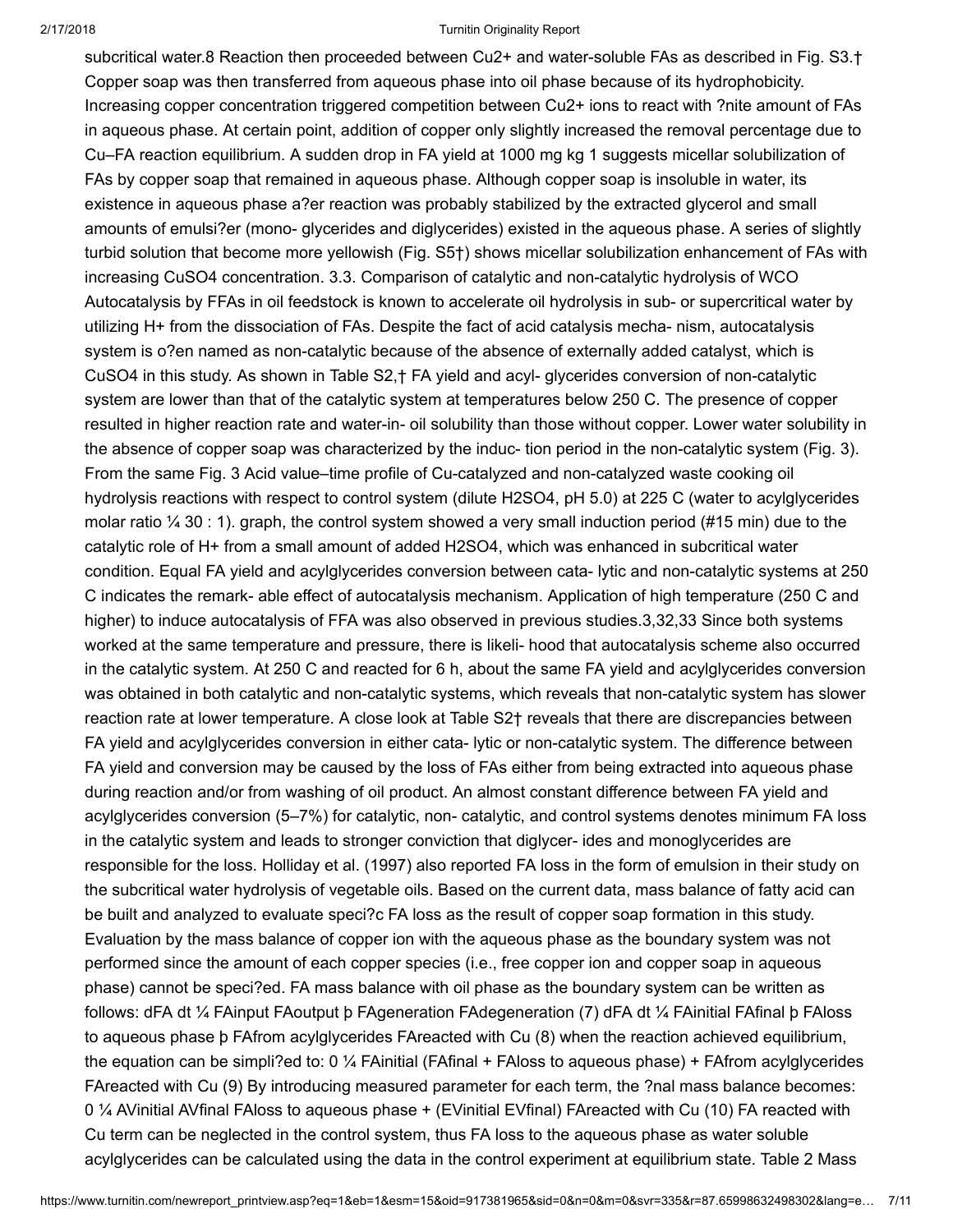balance of fatty acids in equilibrium state of control and copper-catalyzed systems (CuSO4 concentration: 500 mg kg 1 and water/acylglycerides molar ratio ¼ 30 : 1) Temperature time AVcontrol ?nal AV?nal EVcontrol ?nal EV?nal Mass yield FAreacted with Cu Cu soap ( C) (h) (mg KOH/g oil) (mg KOH/g oil) (mg KOH/g oil) (mg KOH/g oil) (%) (mg KOH/g oil) formeda (%) 225 8 170.26 170.46 34.54 34.22 92.09 0.12 52.54 250 6 170.34 170.31 34.34 34.24 92.10 0.13 56.92 FAreacted with Cuðmg KOH=g oilÞ MWCu a As Cu removal ð%Þ : 2 MWKOH moil productðgÞ 500 mg CuSO4=kg solution 0:0288 kg solution MWCu 100%. MWCuSO4 Control: 0 ¼ AVinitial AVcontrol final FAloss to aqueous phase + (EVinitial EVcontrol final) (11) FAloss to aqueous phase ¼ AVinitial AVcontrol final + (EVinitial EVcontrol final) (12) FA reacted with Cu then can be calculated by substituting the value of FA loss from the control experiment into eqn (10). FAreacted with Cu ¼ AVcontrol final AVfinal + EVcontrol final EVfinal, (13) where lower indices of "control ?nal" and "? nal" refer to the equilibrium state of oil in control and copper catalyzed system (reactions at 225 C for 8 h and 250 C for 6 h), respectively. The value of each measured property and the predicted amount of copper soap formed as Cu removal percentage are presented in Table 2. The predicted copper soap formed from this balance shows comparable values to the copper removal percentage presented in Fig. 1C. Slight difference between the predicted and measured values (0.72% and 3.46% for reaction at 225 C and 250 C, respectively) indicates that some copper soap formed might be dissolved in the aqueous phase. At higher temperature (250 C), it was possible that more glycerol was extracted more into the aqueous phase, thus enhancing the stability of copper soap in the aqueous phase. Since the amount of Cu introduced into the system was considerably small, the amount of FA lost due to reaction with Cu was also small (ca. 0.06– 0.07% as oleic acid). This can be viewed as positive point in using copper in wastewater as the catalyst for oil hydrolysis. 3.4. Metal content in product Metal concentrations in the hydrolyzed oil product are summarized in Table 3. Copper content in the hydrolyzed oil increased drastically due to Cu2+ uptake during the reaction. A slight increase in iron content may be due to leaching of reactor surface during reaction. Concentrations of other metals drop as the result of being absorbed into water phase in the course of reaction. Metal contamination in WCO and hydrolyzed oil has de?- nitely disquali?ed its utilization in food as recommended in the Codex Alimentarius standards.34,35 Biodiesel produced from hydrolyzed product of WCO catalyzed by copper containing wastewater may pass ASTM D6751 since excessive copper and other metal contaminants may be removed in the washing step during biodiesel production. To be merit for food and phar- maceutical application, oil product may need to be puri?ed by acid extraction of metal or fatty acid extraction by means of distillation or supercritical CO2 extraction to separate fatty acids from metal soap.5,36 High metal contamination on the FAs product signi?es the capability of this studied process for reducing heavy metal toxicity in wastewater. Several published studies had referred the potency of vegetable oil to extract heavy metal such as Hg2+,37 Cu2+,38–40 Cr6+,41 and Cd2+.42 The critical role of carrier Table 3 Concentration of metals in waste cooking oil and product of copper-catalyzed hydrolysis (CuSO4 concentration: 500 mg kg 1, water/ acylglycerides molar ratio  $\frac{1}{4}$  30 : 1, T  $\frac{1}{4}$  225 C, t  $\frac{1}{4}$  8 h)a Concentration (mg kg 1) Element Waste cooking oil Hydrolyzed oil Max. (mg kg 1 oil) Reference Cu Fe Pb As Ca & Mg Na & K Total ash (%) 4.56 5.11 0.36 0.02 8.32 13.01 0.0045 72.23 7.18 ND ND 4.94 4.14 0.0096 0.1–0.4 1.5–7.0 0.1 0.1 5.0 5.0 0.02 Codex Stan. 210-1999 Codex Stan. 210-1999 Codex Stan. 19- 1981 Codex Stan. 19-1981 ASTM D6751 ASTM D6751 ASTM D6751 a ND: not detected. Table 4 Sequential recycle of aqueous product for batch hydrolysis of pristine WCO (Initial CuSO4 concentration: 500 mg kg 1, water/acyl- glycerides molar ratio  $\frac{1}{4}$  30 : 1, T  $\frac{1}{4}$  225 C, t  $\frac{1}{4}$  8 h) Batch Cumulative mass of Acid value FA yield Acylglycerides Cu in oil Cumulative Cu Cu2+ in water no. (i) make-up water (g) (mg KOH g 1) (%) conversion (%) (mg kg 1 oil) removala (%) phaseb (mg kg 1) 1 0 170.46 0.25 77.61 83.03 72.23 0.72 51.82 95.92 2 0.8 158.61 0.21 72.23 77.56 45.13 0.35 85.23 29.40 3 1.2 148.04 0.15 67.38 72.96 22.12 0.09 97.73 4.51 4 1.6 127.69 0.31 57.86 64.34 12.12 0.06 98.84 2.30 5 2.0 103.20 0.36 46.15 53.31 7.36 0.05 98.87 2.26 h i h i a Calculated by : X Cuoil product-i mg kg 1 moil product-i ðkgÞ Cuoil feed-i mg kg 1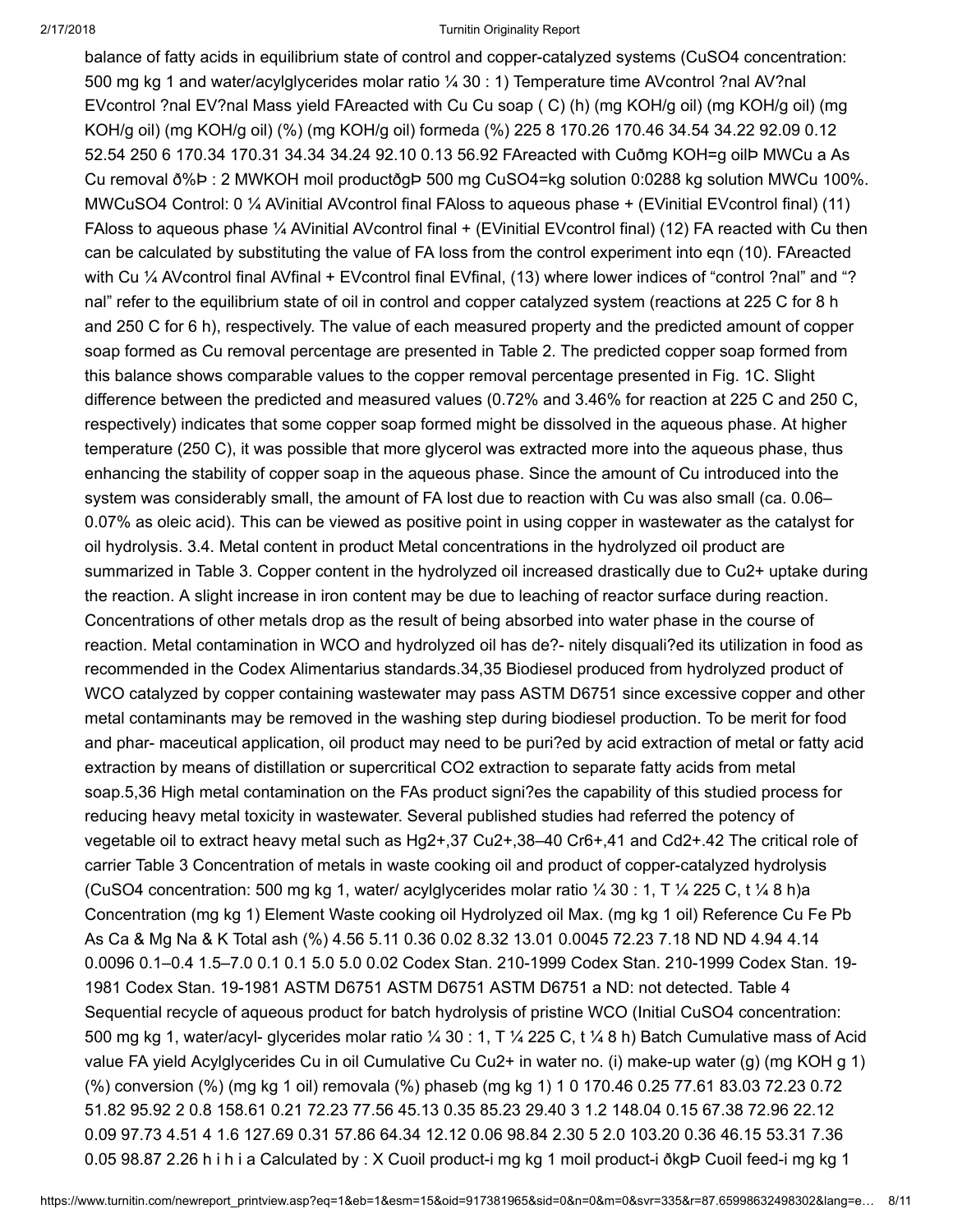moil feed-iðkgÞ 1 100%; i ¼ 1; 2; .; 5. i 500 mg CuSO4 kg 0:0288 kg MWCu b Calculated by : 500 mg kg ð100 Cumulative Cu removalÞ% MWCu MWCuSO4 1 . MWCuSO4 agent existence in vegetable oil to achieve high metal removal percentage was demonstrated by 50–100% copper removal a?er 24–28 h of extraction in the presence of di-2-ethylhexyl phos- phoric acid as carrier agent38 and only 10% removal by extrac- tion using various vegetable oil (i.e., corn oil, canola oil, sun?ower oil, and soybean oil) alone.39 Compared to previous studies, the process studied here shows that at least 5 times Cu removal can be achieved in shorter time without additional carrier agent. Furthermore, production of marketable FAs ampli? es the advantage of this studied process than the costly conventional wastewater treatment. Enhancement of metal capture to higher level is still possible by wastewater alkaliza- tion prior to the hydrolysis process43 or applying multistage reactor–extractor design to break metal saturation limit.44 Recycle of aqueous product up to 5 hydrolysis reaction batches of pristine WCO can increase copper removal up to 98.87% with a cost of decreasing FA yield and acylglycerides conversion in each cycle due to glycerol accumulation (Table 4). With such a low copper concentration le? in the aqueous phase, remain- ing glycerol and fatty components in wastewater can be further treated by biological treatment or reused as nutrient in the biobased process.45 4. Conclusion Hydrolysis of WCO by copper containing synthetic wastewater was performed. In situ formed copper soap catalyst worked particularly as Lewis acid in the reaction and as the vehicle for water to move into oil phase at low temperature. Higher temperature provides more deprotonated FA, which promotes copper soap formation. Inappropriate amount and concentra- tion of CuSO4 may reduce net FA yield in the product. Autoca- talysis by FFA may involve in the overall mechanism. Although the oil product requires further puri?cation for direct applica- tion, this study shows a possible process for direct reuse of heavy metal containing wastewater

### 3to produce FAs [from low quality oil.](javascript:openDSC(57241409, 37, )

Studied process could remove about 51.82% and 98.87% of copper from wastewater in a batch process and 5 stepwise batch processes, respectively. References 1 R. D. Micic, M. D. Tomić, F. E. Kiss, E. B. Nikolić-Djorić and M. Đ. Simikić, J. Supercrit. Fluids, 2015, 103, 90–100. 2 V. Mills and H. K. McClain, Ind. Eng. Chem., 1949, 41, 1982– 1985. 3 E. Minami and S. Saka, Fuel, 2006, 85, 2479–2483. 4 R. L. Holliday, J. W. King and G. R. List, Ind. Eng. Chem. Res., 1997, 36, 932–935. 5 G. C. Gervajio, in Kirk-Othmer Chemical Technology of Cosmetics, ed. A. Seidel, John Wiley & Sons, New Jersey, 2013, pp. 450–451. 6 K. Ngaosuwan, E. Lotero, K. Suwannakarn, J. James, G. Goodwin and P. Praserthdam, Ind. Eng. Chem. Res., 2009, 48, 4757–4767. 7 L. Lascaray, Ind. Eng. Chem. Res., 1949, 41, 786–790. 8 L. Lascaray, J. Am. Oil Chem. Soc., 1952, 29, 362–366. 9 V. R. Murty, J. Bhat and P. K. A. Muniswaran, Biotechnol. Bioprocess Eng., 2002, 7, 57–66. 10 J. K. Satyarthi, D. Srinivas and P. Ratnasamy, Appl. Catal., A, 2011, 391, 427–435. 11 Y. Zhang, M. A. Dubé, D. D. McLean and M. Kates, Bioresour. Technol., 2003, 90, 229–240. 12 M. Pugazhvadivu and K. Jeyachandran, Renewable Energy, 2005, 30, 2189–2202. 13 M. A. Barakat, Arabian J. Chem., 2011, 4, 361–377. 14 E. Farahat and H. W. Linderholm, Sci. Total Environ., 2015, 512–513, 1–7. 15 M. Al-Shannag, Z. Al-Qodah, K. Bani-Melhem, M. R. Qtaishat and M. Alkasrawi, Chem. Eng. J., 2015, 260, 749–756. 16 M. Kul and K. O. Oskay, Hydrometallurgy, 2015, 155, 153– 160. 17 J.-C. Lou, Y.-J. Huang and J.-Y. Han, J. Hazard. Mater., 2009, 170, 620–626. 18 S. Bang, J.-W. Choi, K. Cho, C. Chung, H. Kang and S. W. Hong, Chem. Eng. J., 2016, 288, 525–531. 19 I. Petrinic, J. Korenak, D. Povodnik and C. Hélix-Nielsen, J. Cleaner Prod., 2015, 101, 292–300. 20 K. S. Low, C. K. Lee and S. C. Liew, Process Biochem., 2000, 36, 59–64. 21 H. J. Beckmann, World Conference on Oleochemicals Into the 21st Century, Kuala Lumpur, 1990. 22 A. Casas, M. J. Ramos, J. F. Rodriguez and A. Perez, Fuel Process. Technol., 2013, 106, 321–325. 23 L. H. Huynh, P. L. T. Nguyen, Q. P. Ho and Y.-H. Ju, Bioresour. Technol., 2012, 123, 112–116.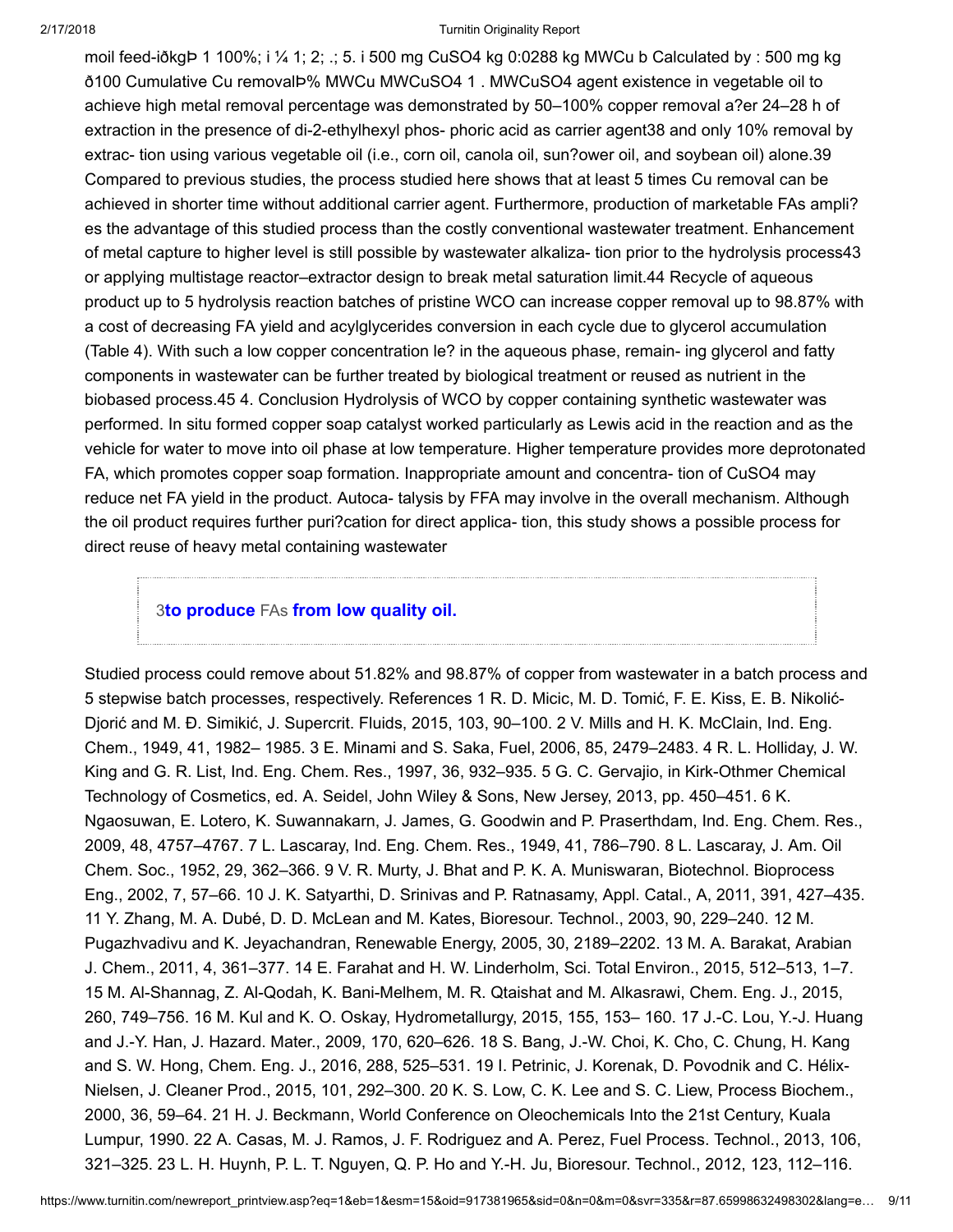24 A. D. Leonardis, V. Macciola and M. D. Felice, Int. J. Food Sci. Technol., 2000, 35, 371–375. 25 R. Alenezi, G. A. Leeke, R. C. D. Santos and A. R. Khan, Chem. Eng. Res. Des., 2009, 87, 867–873. 26 A. Sturzenegger and H. Sturm, Ind. Eng. Chem., 1951, 43, 510–515. 27 E. A. Lawrence, J. Am. Oil Chem. Soc., 1954, 31, 542–544. 28 R. C. Williams and H. W. Russel, US Pat., 1,955,522, 1934. 29 UK Patent, 466, 596, 1935. 30 J. Sinnema, L. De Graef, T. Meisel and I. Mussler, US Pat., 646,146 B1, 2003. 31 J. Kansedo and K. T. Lee, Chem. Eng. J., 2014, 237, 1–7. 32 A. L. Milliren, J. C. Wissinger, V. Gottumukala and C. A. Schalla, Fuel, 2013, 108, 277–281. 33 J. S. S. Pinto and F. M. Lanças, J. Braz. Chem. Soc., 2006, 17, 85– 89. 34 FAO/WHO, Codex Alimentarius, 1981. 35 FAO/WHO, Codex Alimentarius, 1999. 36 A. Matlack, Introduction to Green Chemistry, CRC Press, 2nd edn, 2010. 37 K. Chakrabarty, P. Saha and A. K. Ghoshal, J. Membr. Sci., 2010, 350, 395–401. 38 S. H. Chang, T. T. Teng, N. Ismail and A. F. M. Alkarkhi, J. Hazard. Mater., 2010, 190, 197–204. 39 S. Chang, J. Kamaruzaman, T. Tjoontow and I. Norli, Proceeding of 5th IASME/WSEAS International Conference on Energy & Environment, World Scienti?c and Engineering Academy and Society (WSEAS), Wisconsin, USA, 2010, pp. 96–100. 40 P. Venkateswaran, A. N. Gopalakrishnan and K. Palanivelu, J. Environ. Sci., 2007, 19, 1446–1453. 41 S. Björkegren and R. F. Karimi, Master, Chalmers University of Technology, 2012. 42 A. L. Ahmad, M. M. H. S. Buddin, B. S. Ooi and A. Kusumastuti, Am. J. Chem., 2015, 5, 1–6. 43 J. Šiška, Hydrometallurgy, 2005, 76, 155–172. 44 P. J. D. Lloyd, in Solvent Extraction Principles and Practice, ed. J. Rydberg, M. Cox, C. Musikas and G. R. Choppin, Marcel Dekker, Inc., USA, 2nd edn, 2004, ch. 8. 45 J. S. Yang, J. Cao, G. L. Xing and H. L. Yuan, Bioresour. Technol., 2015, 175, 537–544.

1RSC Advances Paper Paper RSC Advances RSC Advances Paper Paper [RSC Advances RSC Advances Paper Paper RSC Advances RSC Advances](javascript:openDSC(622495283, 1, ) Paper Paper RSC Advances This journal is © The Royal Society of Chemistry 2016 RSC Adv., 2016, 6,

25359–25367 | 25359 25360 |

1RSC Adv., 2016, 6, 25359–25367 This journal is © The Royal Society of [Chemistry 2016 This journal is © The Royal Society of Chemistry 2016 RSC](javascript:openDSC(622495283, 1, ) Adv., 2016, 6,

25359–25367 | 25361 25362 |

1RSC Adv., 2016, 6, 25359–25367 This journal is © The Royal Society of [Chemistry 2016 This journal is © The Royal Society of Chemistry 2016 RSC](javascript:openDSC(622495283, 1, ) Adv., 2016, 6,

25359–25367 | 25363 25364 |